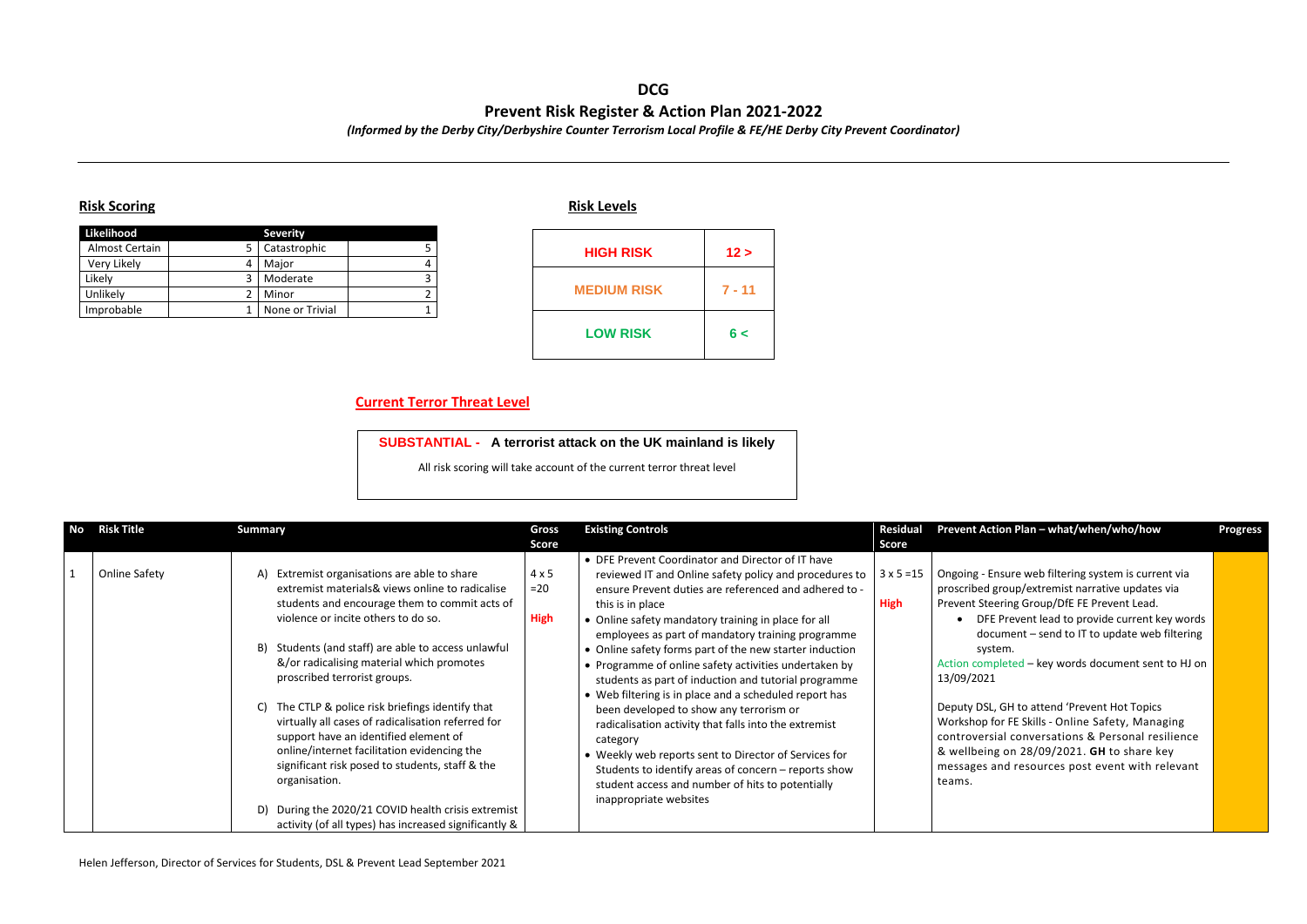Helen Jefferson, Director of Services for Students, DSL & Prevent Lead September 2021

| No             | <b>Risk Title</b> | <b>Summary</b>                                                                                                                                                                                                                                                                                                                                                            | Gross<br><b>Score</b>                | <b>Existing Controls</b>                                                                                                                                                                                                                                                                                                                                                                                                                                                                                                                                                                                                                                                                                                                                                                                                                                                                                                                                                                                                                                                                                                                                                                                                                                                                                                                                                                                                                                                                                                                                                                                                                                                         | <b>Residual</b><br><b>Score</b> | Prevent Action Plan - what/when/who/how                                                                                                                                                                                                                                          | <b>Progress</b> |
|----------------|-------------------|---------------------------------------------------------------------------------------------------------------------------------------------------------------------------------------------------------------------------------------------------------------------------------------------------------------------------------------------------------------------------|--------------------------------------|----------------------------------------------------------------------------------------------------------------------------------------------------------------------------------------------------------------------------------------------------------------------------------------------------------------------------------------------------------------------------------------------------------------------------------------------------------------------------------------------------------------------------------------------------------------------------------------------------------------------------------------------------------------------------------------------------------------------------------------------------------------------------------------------------------------------------------------------------------------------------------------------------------------------------------------------------------------------------------------------------------------------------------------------------------------------------------------------------------------------------------------------------------------------------------------------------------------------------------------------------------------------------------------------------------------------------------------------------------------------------------------------------------------------------------------------------------------------------------------------------------------------------------------------------------------------------------------------------------------------------------------------------------------------------------|---------------------------------|----------------------------------------------------------------------------------------------------------------------------------------------------------------------------------------------------------------------------------------------------------------------------------|-----------------|
|                |                   | the likelihood of students (& staff) being subject<br>to extremist & radicalising material has<br>increased. With students (& staff) isolated for<br>lengthy periods & much of the engagement<br>being remote this has made effective support<br>harder & increased the likelihood of students<br>being affected.                                                         |                                      | • DfE Prevent Coordinator regularly provides an updated<br>list of web filtering key words so blocking system is<br>responsive to current narrative.<br>• Established vetting system in place regarding external<br>speaker materials<br>• Safeguarding Guidance for Remote Teaching and<br>Learning added to the Safeguarding Policy October<br>2020 update                                                                                                                                                                                                                                                                                                                                                                                                                                                                                                                                                                                                                                                                                                                                                                                                                                                                                                                                                                                                                                                                                                                                                                                                                                                                                                                     |                                 |                                                                                                                                                                                                                                                                                  |                 |
| $\overline{2}$ | Partnership       | The organisation does not establish effective<br>partnerships with organisations such as the Local<br>Authority, Police Prevent Team, DfE Regional<br>Coordinator and others.<br>The result is that the organisation is not fully appraised<br>of national and local risks and does not have access to<br>developing good practice advice or supportive peer<br>networks. | $4 \times 4$<br>$=16$<br><b>High</b> | • The Director of Services for Students, HJ is a member of $\vert$ 1x4=4<br>the Derby City Prevent Steering Group, a multi-agency<br>partnership. Membership of this group commenced in $ $ Low<br>2011. HJs role is to represent FE colleges and contribute<br>to the Derby City Prevent Action Plan.<br>• The College meets regularly with the DfE FE/HE Prevent<br>Lead who is also member of the Derby City Prevent<br>Steering Group. The College Prevent Lead is familiar<br>with both Local Authority and Police Prevent Leads and<br>makes use of these leads for risk and threat updates,<br>guidance and advice and for Channel referrals<br>· Director of Services for Students contributes to the<br>Counter Terrorism Local Profile report in partnership<br>with steering group partners<br>• Director of Services for Students established European<br>partnerships with a visit the Netherlands in May 2017 to<br>share good practice with European partners as part of<br>an Erasmus project.<br>• Director of Services for Students is a member of the East<br>Midlands FE Prevent Group who meet on a termly basis.<br>• Director of Services for Students is a member of the<br>Derby Education Hub, which is a subgroup of the DDSP<br>and has representation from all areas of education<br>within the City<br>• Regular Prevent Updates by the Prevent<br>Coordinator/Community Cohesion, Derby City Council<br>team to safeguarding officers<br>• DSL & Deputy DSL attend the annual Prevent East<br>Midlands multi agency conference<br>• DCG contributes annually to the Derby city/Derbyshire<br>Counter Terrorism Local Profile. Prevent action plan |                                 | Director of Student Services to attend CTLP multi<br>agency workshop on 14/09/2021 to contribute FE view<br>in CTLP.<br>Action Completed on 14/09/2021<br>Director of Services for Students to complete online<br>CTLP survey on behalf of DCG<br>Action Completed on 14/09/2021 |                 |
| 3              | Leadership        | Leaders within the organisation do not understand the<br>requirements of the Prevent Statutory Duty or the risks<br>faced by the organisation and the Duty is not managed<br>or enabled at a sufficiently senior level.<br>The result is that the organisation does not attach<br>sufficient priority to Prevent Action plans (or does not                                | $3 \times 4$<br>$=12$<br><b>High</b> | reviewed to ensure priorities link to local profile.<br>• The Prevent Lead for DCG is the Director of Services for<br>Students, and the College's Designated Safeguarding  <br>Lead who is responsible for the development and<br>oversight of the Prevent Risk Register and Action Plan   Low<br>and updates to SLT<br>• The Leadership Team are provided with briefings by DfE<br>HE/FE Prevent Coordinator.                                                                                                                                                                                                                                                                                                                                                                                                                                                                                                                                                                                                                                                                                                                                                                                                                                                                                                                                                                                                                                                                                                                                                                                                                                                                   | $2x3=6$                         | DFE Prevent lead to provide a Prevent Briefing to<br>the Leadership Team on 23/11/2021<br>Director of Services for students to share Prevent<br>Education Officer newsletter with leadership and<br>management team<br>• Autumn Term newsletter circulated on<br>14/09/2021      |                 |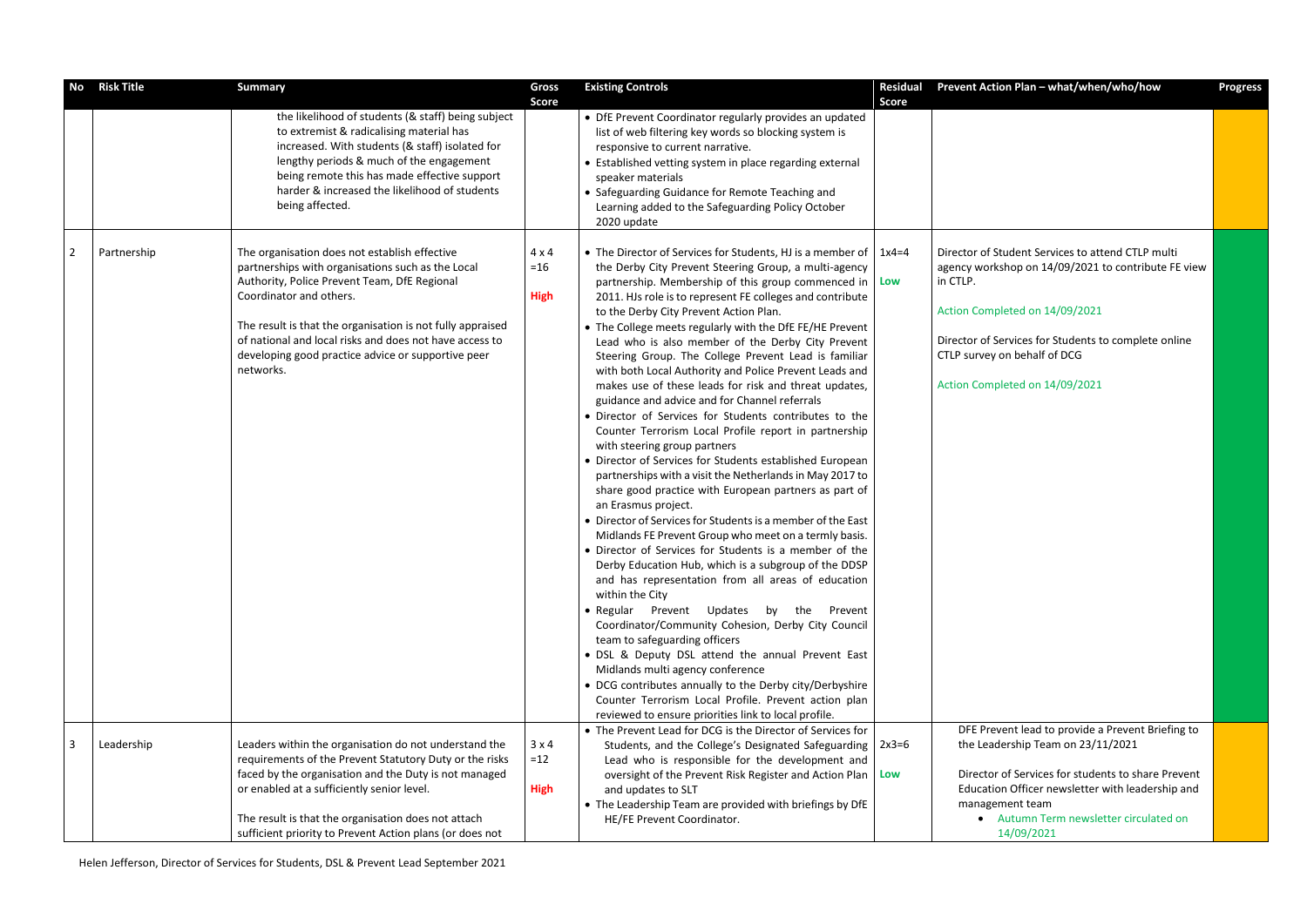| No | <b>Risk Title</b>               | <b>Summary</b>                                                                                                                                                                                                                                                                                                                                                                                                                                                                                                                                                                                                                               | Gross<br><b>Score</b>       | <b>Existing Controls</b>                                                                                                                                                                                                                                                                                                                                                                                                                                                                                                                                                                                                                                                                                                                                                                                                                                                                                                                                                                                                                                                                                                                                                                                                                                                                                                                                                                                                                                                              | <b>Residual</b><br><b>Score</b> | Prevent Action Plan - what/when/who/how                                                                                                                                                                                                                                                                                                                                                                                                                                                                                                                                                                                                                                                            | <b>Progress</b> |
|----|---------------------------------|----------------------------------------------------------------------------------------------------------------------------------------------------------------------------------------------------------------------------------------------------------------------------------------------------------------------------------------------------------------------------------------------------------------------------------------------------------------------------------------------------------------------------------------------------------------------------------------------------------------------------------------------|-----------------------------|---------------------------------------------------------------------------------------------------------------------------------------------------------------------------------------------------------------------------------------------------------------------------------------------------------------------------------------------------------------------------------------------------------------------------------------------------------------------------------------------------------------------------------------------------------------------------------------------------------------------------------------------------------------------------------------------------------------------------------------------------------------------------------------------------------------------------------------------------------------------------------------------------------------------------------------------------------------------------------------------------------------------------------------------------------------------------------------------------------------------------------------------------------------------------------------------------------------------------------------------------------------------------------------------------------------------------------------------------------------------------------------------------------------------------------------------------------------------------------------|---------------------------------|----------------------------------------------------------------------------------------------------------------------------------------------------------------------------------------------------------------------------------------------------------------------------------------------------------------------------------------------------------------------------------------------------------------------------------------------------------------------------------------------------------------------------------------------------------------------------------------------------------------------------------------------------------------------------------------------------|-----------------|
|    |                                 | have one) and therefore action to mitigate risks and<br>meet the requirements of the Duty are not effective.                                                                                                                                                                                                                                                                                                                                                                                                                                                                                                                                 |                             | • Governor with responsibilities for Safeguarding and<br>Prevent receives Prevent Briefing update from College<br>Prevent Lead via SLT Safeguarding Group and monthly<br>catch-up meetings with the DSL/Prevent Lead<br>• Prevent risk assessment and action plan is a standing<br>agenda item at the College's Safeguarding Board and<br>SLT Safeguarding Group. Updates on progress are<br>provided<br>• Regular Risk and Threat updates provided by Prevent<br>lead to SLT via Safeguarding Board.<br>• Leadership team (Director of Services for students)<br>membership and attendance at the Derby/Derbyshire<br><b>Prevent Steering Group</b><br>• All employees complete the Prevent online module<br>provided by the ETF which is part of college induction<br>programme for new employees and then renewed<br>every three years.                                                                                                                                                                                                                                                                                                                                                                                                                                                                                                                                                                                                                                            |                                 |                                                                                                                                                                                                                                                                                                                                                                                                                                                                                                                                                                                                                                                                                                    |                 |
|    | Staff training and<br>awareness | Staff are not aware of the factors that make<br>A)<br>people vulnerable to radicalisation and terrorism<br>and are unable to recognise the signs of<br>vulnerability and therefore are unable or<br>unwilling to refer concerns.<br>B) Leaders and staff feel unable or unwilling to<br>challenge extremist narratives or exemplify<br>British Values throughout the organisation.<br>Staff are unclear on how to deal with or refer<br>C)<br>concerns resulting in individuals not being<br>supported and potentially radicalisation<br>remaining unchecked.<br>D) Staff fail to complete mandated Prevent (&/or<br>safeguarding) training. | 5x5<br>$=25$<br><b>High</b> | • Safeguarding Officers receive regular Prevent updates<br>from DfE Prevent Lead/College Prevent Lead<br>• Prevent Update articles included in the DCG High<br>safeguarding newsletter<br>• Mandatory Prevent/Channel online training rolled out<br>and embedded as mandatory for all support/delivery<br>employees, managers and leaders (including<br>subcontractors/national assessor team and Student<br>Union) from August 2015 to date and integrated into<br>new starter induction training package<br>• All employees complete the Prevent online module<br>provided by the ETF. This is part of college induction<br>programme for new employees. Mandatory training<br>completion monitored monthly at SLT Safeguarding<br>Group.<br>• Prevent reported to SLT/Governor via monthly/ Annual<br>Safeguarding Report.<br>• Prevent FE lead has delivered governor Prevent Briefing<br>and X Right Wing briefing to Safeguarding Team<br>• DCG is an active member of Derby City/Derbyshire<br>Prevent Steering Group. This embeds links into the<br>Channel Group and information sharing takes place with<br>all key stakeholders<br>· Bespoke training has been delivered by counter<br>terrorism regional police leads/DCG safeguarding team<br>to targeted front line employees e.g. estates, cleaners,<br>campus operations, security, call centre, reception and<br>student services teams. This training has included;<br>suspect packages and bomb threat phone calls | $3x5=15$                        | DFE Prevent Coordinator to provide a Prevent<br>update briefing to Safeguarding Officer Team -<br>date tbc and identified by GH<br>DFE Prevent Coordinator to provide a Prevent<br>briefing for Work Based learning assessors- date<br>tbc and identified by MSm<br>Briefing arranged for 1pm 18 November 2012<br>Autumn term DCG Safeguarding employee<br>newsletter to include Prevent update and<br>information regarding factors that make people<br>vulnerable, types of ideologies and new know<br>threats eg INCEL - HJ/MB<br>Prevent refresher training for estates teams to be<br>arranged during the autumn term and delivered<br>by Team Manager Health and Safety, $LR -$ dates<br>tbc |                 |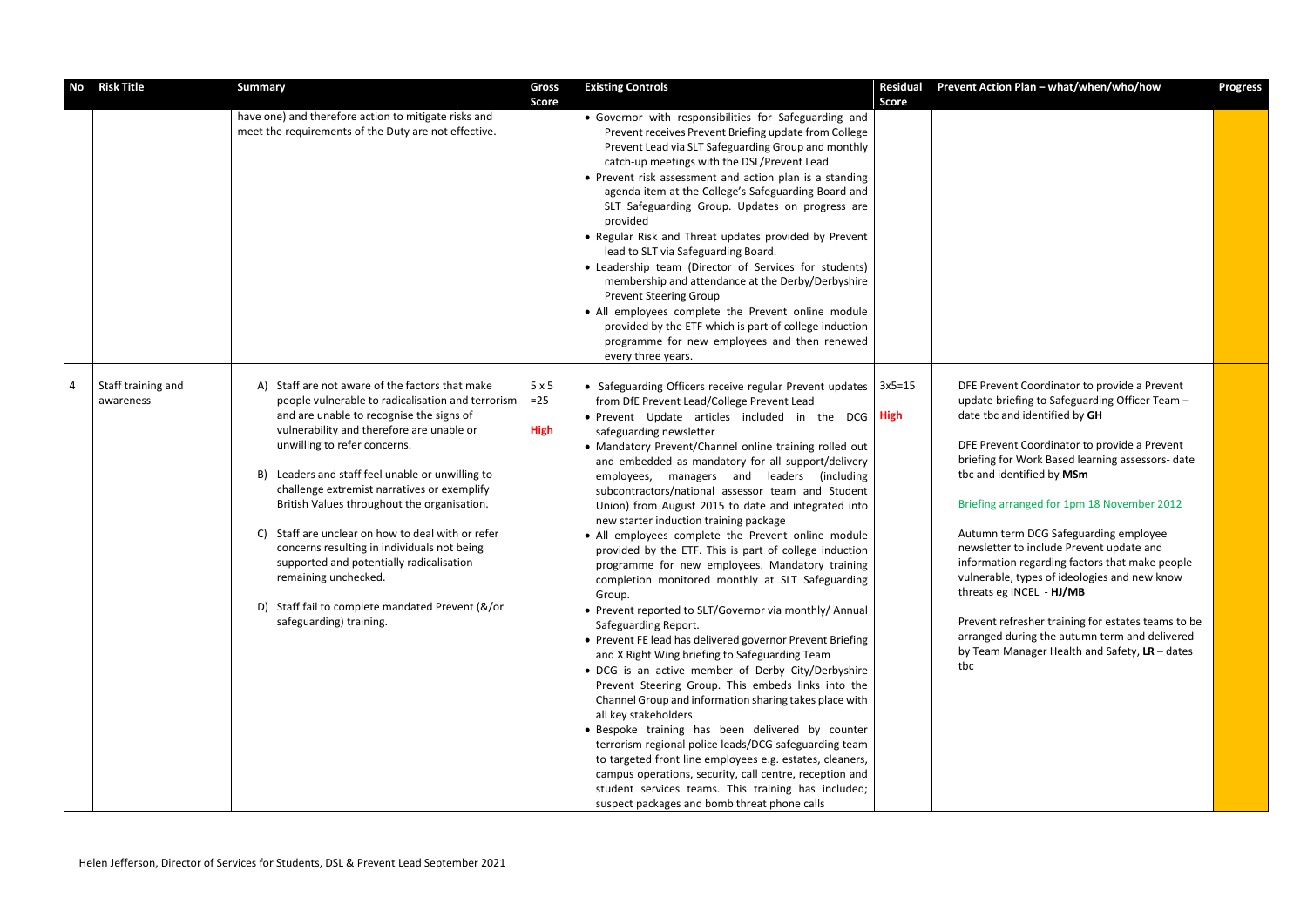| <b>No</b> | <b>Risk Title</b>       | <b>Summary</b>                                                                                                                                                                                                                                                                                                                                                                                                                                                                                                                                                                                | <b>Gross</b><br><b>Score</b>      | <b>Existing Controls</b>                                                                                                                                                                                                                                                                                                                                                                                                                                                                                                                                                                                                                                                                                                                                                                                                                                                                                                                                                                                                                                                                                                                                                                                                                                    | <b>Residual</b><br><b>Score</b> | Prevent Action Plan - what/when/who/how                                                                                                                                                                                                                                                                                                                                                                                                                                                                                                                                                                                   | <b>Progress</b> |
|-----------|-------------------------|-----------------------------------------------------------------------------------------------------------------------------------------------------------------------------------------------------------------------------------------------------------------------------------------------------------------------------------------------------------------------------------------------------------------------------------------------------------------------------------------------------------------------------------------------------------------------------------------------|-----------------------------------|-------------------------------------------------------------------------------------------------------------------------------------------------------------------------------------------------------------------------------------------------------------------------------------------------------------------------------------------------------------------------------------------------------------------------------------------------------------------------------------------------------------------------------------------------------------------------------------------------------------------------------------------------------------------------------------------------------------------------------------------------------------------------------------------------------------------------------------------------------------------------------------------------------------------------------------------------------------------------------------------------------------------------------------------------------------------------------------------------------------------------------------------------------------------------------------------------------------------------------------------------------------|---------------------------------|---------------------------------------------------------------------------------------------------------------------------------------------------------------------------------------------------------------------------------------------------------------------------------------------------------------------------------------------------------------------------------------------------------------------------------------------------------------------------------------------------------------------------------------------------------------------------------------------------------------------------|-----------------|
|           |                         |                                                                                                                                                                                                                                                                                                                                                                                                                                                                                                                                                                                               |                                   | • The Regional Prevent Coordinator has delivered WRAP<br>3 training to safeguarding officers and wider support<br>teams<br>• Run Hide Tell training rolled out to all staff - and<br>refresher reminders issued<br>· Session on The Dark Web delivered by Counter<br>Terrorism police to safeguarding officers                                                                                                                                                                                                                                                                                                                                                                                                                                                                                                                                                                                                                                                                                                                                                                                                                                                                                                                                              |                                 |                                                                                                                                                                                                                                                                                                                                                                                                                                                                                                                                                                                                                           |                 |
| 5         | Speakers and events     | Extremist organisations are given a platform to<br>A)<br>radicalise young people because the<br>organisation has ineffective processes in the<br>place for vetting speakers and events.<br>Inappropriate or extremist materials are shared<br>B)<br>with students (face to face or via weblinks)<br>because insufficient due diligence checks are<br>made of external speakers and materials that<br>they promote or share.<br>C) Students (& staff) receive $\&\/$ or share invitations<br>to events (face to face or online) which may<br>promote or involve radicalising ideas & materials | $3 \times 3 = 9$<br><b>Medium</b> | • The duty to monitor and actively assess the risk of $\vert$ 3x2=6<br>external speakers and events has been incorporated in<br>the Safeguarding Policy<br>• A process and related guidance document has been<br>produced for all those responsible for arranging events<br>or external speakers to use in order to minimise risk<br>• A risk assessment process and database for external<br>speakers and events has been produced and<br>implemented<br>· Speakers have to provide the College with any<br>presentation materials prior to delivery for vetting<br>• The risk assessment process has been communicated to<br>all relevant managers via Team Managers Meetings,<br>Team Meetings and with Events Team and Student<br>Union                                                                                                                                                                                                                                                                                                                                                                                                                                                                                                                 | Low                             | HJ to issue reminder to employees to undertake the<br>risk assessment process for external visitors/speakers<br>- September 2021<br><b>Completed</b><br>Risk assessment process for external speakers and<br>events to be included in new manager induction<br>programme - RB<br>System development - move the risk assessment<br>electronic system to an online system. Timeline to be<br>confirmed following initial planning meeting. $- HJ/RB$<br>Future action - pending review of Prevent legislation<br>and Freedom of Speech in Higher Education Bill to<br>review action in place regarding speakers and events. |                 |
| 6         | Welfare & Pastoral Care | A) The organisation does not provide effective<br>welfare and pastoral support which results in<br>students (and staff) being unsupported and the<br>risk of vulnerabilities being exploited.<br>B) Welfare & learner support is inadequately<br>signposted or needs are not identified either<br>early enough or often enough to allow students<br>to access welfare/learner support.                                                                                                                                                                                                        | $3 \times 3 = 9$<br><b>Medium</b> | • The College has a range of well-established pastoral $\vert$ 2x2=4<br>support services which include: student welfare,<br>pastoral coaching, and information, advice and Low<br>guidance services. The student eco system clearly<br>identifies the variety of student support roles, which is<br>shared during the induction process.<br>• The Welfare Team are based at each site and work with<br>vulnerable students including those with mental health<br>issues. They work in a multi-agency remit and make<br>referrals to the integrated youth support teams in Derby<br>City and Derbyshire County Council<br>. The College has established effective working<br>partnerships with a range of external organisations to<br>support students<br>. The Pastoral Coach team work closely with and<br>complement the work of academic employees in<br>monitoring, reviewing and checking student progress.<br>Their primary function is to work with 'at risk' students<br>Personal Tutors and Pastoral Coaches deliver tutorials<br>and arrange enrichment activities which promote<br>British Values, citizenship and equality of opportunity.<br>This also embeds safeguarding and health & wellbeing<br>and actively promotes cultural diversity |                                 | Refresh Prevent resources for induction delivery - SC<br>(resources provided by Prevent Lead)<br>September 2021<br><b>Completed</b>                                                                                                                                                                                                                                                                                                                                                                                                                                                                                       |                 |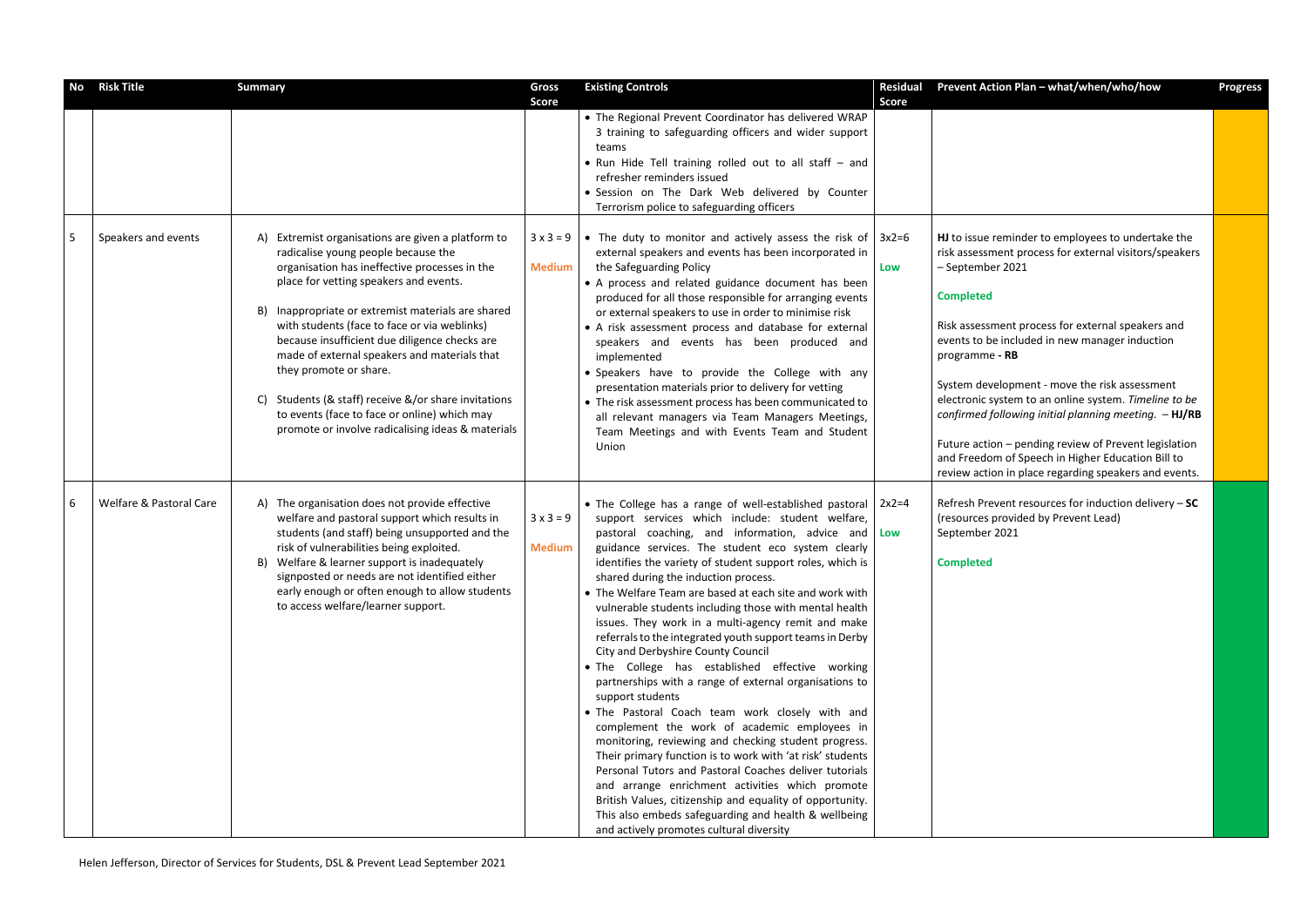| No             | <b>Risk Title</b>                                  | <b>Summary</b>                                                                                                                                                                                                                                                                                                                                                                                                                                               | <b>Gross</b><br><b>Score</b>      | <b>Existing Controls</b>                                                                                                                                                                                                                                                                                                                                                                                                                                                                                                                                                                                                                                                                                                                                                                                                                                                                                                                                                                                                                                                                                                                                                                                                                                                                                                                                                                                                                                                                                                                                                                                       | <b>Residual</b><br><b>Score</b> | Prevent Action Plan - what/when/who/how                                                                                                                                                                                                                              | <b>Progress</b> |
|----------------|----------------------------------------------------|--------------------------------------------------------------------------------------------------------------------------------------------------------------------------------------------------------------------------------------------------------------------------------------------------------------------------------------------------------------------------------------------------------------------------------------------------------------|-----------------------------------|----------------------------------------------------------------------------------------------------------------------------------------------------------------------------------------------------------------------------------------------------------------------------------------------------------------------------------------------------------------------------------------------------------------------------------------------------------------------------------------------------------------------------------------------------------------------------------------------------------------------------------------------------------------------------------------------------------------------------------------------------------------------------------------------------------------------------------------------------------------------------------------------------------------------------------------------------------------------------------------------------------------------------------------------------------------------------------------------------------------------------------------------------------------------------------------------------------------------------------------------------------------------------------------------------------------------------------------------------------------------------------------------------------------------------------------------------------------------------------------------------------------------------------------------------------------------------------------------------------------|---------------------------------|----------------------------------------------------------------------------------------------------------------------------------------------------------------------------------------------------------------------------------------------------------------------|-----------------|
|                |                                                    |                                                                                                                                                                                                                                                                                                                                                                                                                                                              |                                   | • The College has a trained team of Safeguarding Officers<br>who work across the College and deal with safeguarding<br>referrals. The team have undertaken Prevent training<br>and receive Prevent briefings on a regular basis at<br>Safeguarding officer meetings.<br>• Referrals in relation to Prevent are monitored on a<br>monthly and annual basis to the Director of Services for<br>Students/ Prevent Lead. This enables analysis of<br>patterns and trends of students and student groups to<br>be monitored and actions implemented to address<br>these issues. Support services to address these issues<br>are also monitored and agreed via the Safeguarding<br>Board.<br>• The Diversity Calendar already promotes British Values.<br>Curriculum and College activities over the academic<br>year promote volunteering, inclusion, sustainability,<br>health and wellbeing, fundraising, celebration of key<br>festivals etc.<br>· British Values and Prevent Posters on display in<br>classrooms/communal areas, electronic noticeboards.<br>• British Values and Prevent is promoted in the Student<br>Online Handbook and during induction<br>. Prevent and British Values information leaflets are<br>issued to all apprentices, work placed students and<br>subcontracted students<br>. Workplace providers issued with British Values and<br>Prevent information to include in NVQ portfolios<br>· Open centre Team provide drop-in sessions at each<br>college site (NB - not recently currently due to COVID<br>safety measures)<br>• Run, Hide Tell video included in student Induction |                                 |                                                                                                                                                                                                                                                                      |                 |
| $\overline{7}$ | Prayer & Faith Facilities                          | Requirements of students (or staff) requiring<br>A)<br>faith support or the use of facilities are not met<br>by the organisation resulting in individuals<br>seeking external support of unknown suitability.<br>Facilities (either prayer rooms or quiet space<br>B)<br>type facilities) provided are not effectively<br>managed or supervised and become ungoverned<br>spaces where radicalising, inappropriate or<br>dangerous activities can take place. | $2 \times 4 = 8$<br><b>Medium</b> | • Multi-faith and Reflection Rooms (or appropriate space)<br>are provided across College sites<br>• Access and use of these areas is logged and monitored   Low<br>by each site reception/Estates team/Head of Campus to<br>ensure that they are used appropriately                                                                                                                                                                                                                                                                                                                                                                                                                                                                                                                                                                                                                                                                                                                                                                                                                                                                                                                                                                                                                                                                                                                                                                                                                                                                                                                                            | $2x3=6$                         | To review management and monitoring<br>responsibilities of Multi faith and Reflection Rooms<br>following changes to staff role/locations and<br>students returning to onsite delivery. HJ arranged a<br>meeting on 30 September 2021 to discuss.<br><b>Completed</b> |                 |
| 8              | Work based students and<br>subcontracted provision | A) The organisation does not have robust processes<br>in place to protect work based students and<br>those in subcontracted provison from the risks of   Medium                                                                                                                                                                                                                                                                                              | $3x3=9$                           | • Prevent and British Values embedded in work-based<br>student induction, review and assessment process.<br>• Work Based students receive Prevent and British Values<br>information leaflets                                                                                                                                                                                                                                                                                                                                                                                                                                                                                                                                                                                                                                                                                                                                                                                                                                                                                                                                                                                                                                                                                                                                                                                                                                                                                                                                                                                                                   | $3x2=6$<br>Low                  | MSm to review work based induction, review and<br>assessment process to confirm Prevent and British<br>Values are covered sufficiently. - October 2021                                                                                                               |                 |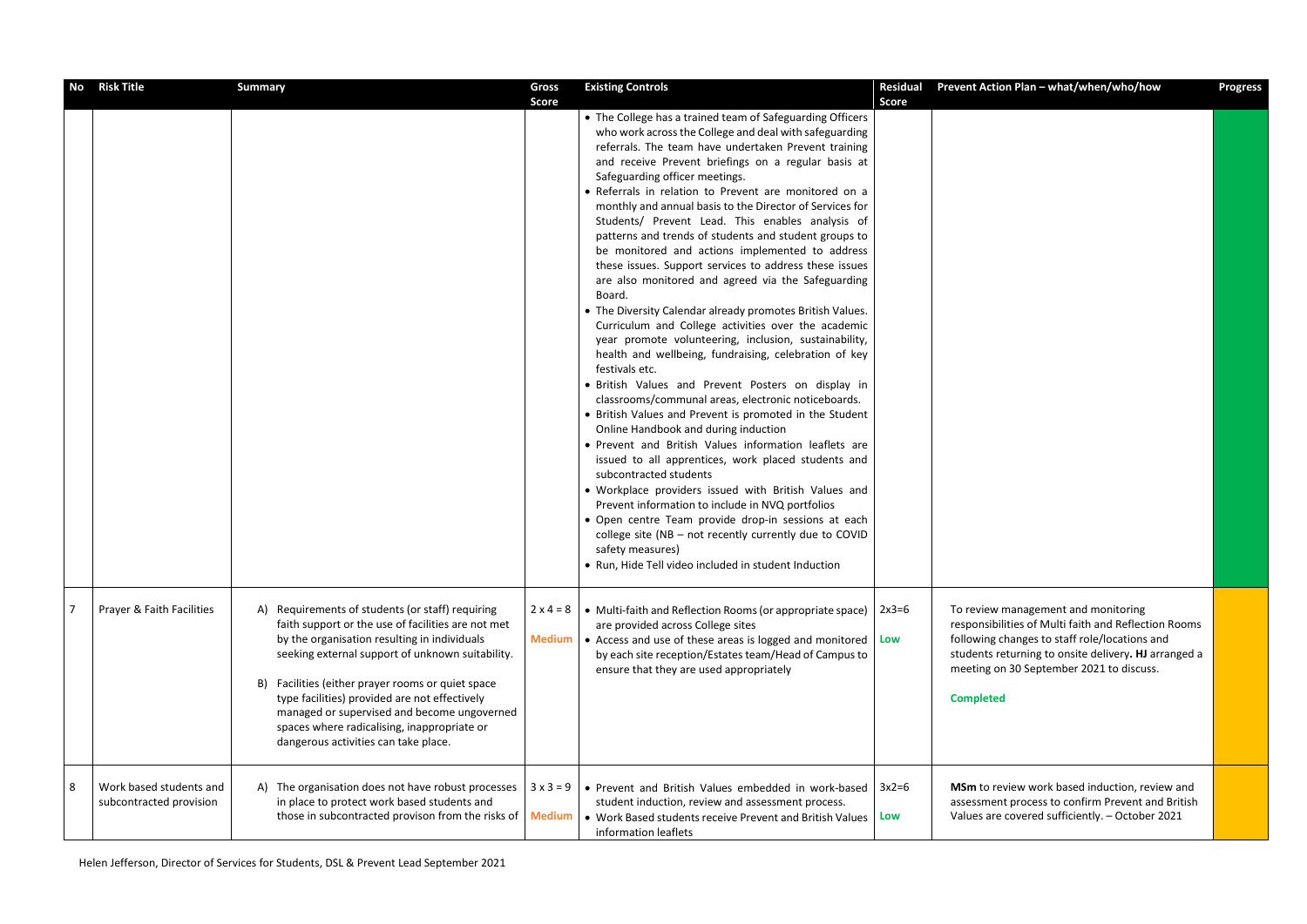| No | <b>Risk Title</b>               | <b>Summary</b>                                                                                                                                                                                                                                                                                                                                                                                                                                                                                                                                                               | <b>Gross</b>                        | <b>Existing Controls</b>                                                                                                                                                                                                                                                                                                                                                                                                                                                                                                                                                                                                                                                                                                                                                                                                                                                                                                                                                                                                                                                               | <b>Residual</b>                                                                                                | <b>Prevent Act</b>                                                                          |
|----|---------------------------------|------------------------------------------------------------------------------------------------------------------------------------------------------------------------------------------------------------------------------------------------------------------------------------------------------------------------------------------------------------------------------------------------------------------------------------------------------------------------------------------------------------------------------------------------------------------------------|-------------------------------------|----------------------------------------------------------------------------------------------------------------------------------------------------------------------------------------------------------------------------------------------------------------------------------------------------------------------------------------------------------------------------------------------------------------------------------------------------------------------------------------------------------------------------------------------------------------------------------------------------------------------------------------------------------------------------------------------------------------------------------------------------------------------------------------------------------------------------------------------------------------------------------------------------------------------------------------------------------------------------------------------------------------------------------------------------------------------------------------|----------------------------------------------------------------------------------------------------------------|---------------------------------------------------------------------------------------------|
|    |                                 | radicalisation or views and practices contrary to<br><b>British Values.</b><br>Employers within work based settings are<br>B)<br>unaware of issues relating to Prevent the<br>Statutory Duty and how to report concerns.                                                                                                                                                                                                                                                                                                                                                     | <b>Score</b>                        | • Employers display Prevent and British Values posters<br>(including how to report concerns)<br>• The Subcontractor Health Safety and Safeguarding<br>Assessment record has been reviewed and updated to<br>include explicit reference to the Prevent Duty<br>• Work based students are made aware that if they have<br>any concerns they can speak to their Assessor, who will<br>then liaise with the College's safeguarding team                                                                                                                                                                                                                                                                                                                                                                                                                                                                                                                                                                                                                                                    | <b>Score</b>                                                                                                   | Sam Slac<br>Based as:<br>HJ to rev<br>Prevent p<br>arrangem                                 |
| 9  | <b>Promoting British Values</b> | A) The college/provider does not have a culture and<br>ethos where British Values are celebrated, which<br>leads to a culture of disrespect and intolerance<br>and where extremist views & ideas are allowed<br>to flourish.<br>B) Staff and students do not understand British<br>Values (or do not feel confident about them) and<br>extremist views and narratives are allowed to<br>flourish unchallenged.<br>British Values are not embedded in the<br>C)<br>curriculum & are seen by students (& staff) as<br>unimportant or of no value.                              | $3 \times 4 =$<br>12<br><b>High</b> | • Promotion of BV to students via Induction, Posters and<br>leaflets, Character Education and Enrichment<br>programme<br>• BV embedded in standard cross College scheme of work<br>template and tutorial scheme of work                                                                                                                                                                                                                                                                                                                                                                                                                                                                                                                                                                                                                                                                                                                                                                                                                                                                |                                                                                                                | ML to provi<br>monitoring<br>basis at SLT<br>24/09/2021                                     |
| 10 | <b>Campus Security</b>          | A) The organisation does not have sufficient<br>security of it's premises and students can be<br>targeted by individuals or groups seeking to<br>share their extremist views or endanger their<br>personal safety.<br>Charities are allowed on campus without<br>B)<br>effective checks allowing charitable collections<br>to be inadvertently diverted to inappropriate or<br>unlawful causes.<br>On site dangerous or hazardous substances are<br>C)<br>not kept secure and are allowed into the<br>possession of individuals or groups seeking to<br>use them unlawfully. | $3x5=15$<br><b>High</b>             | • Access control systems in place at the Roundhouse,<br>Johnson Building, Hudson Building, JWC, Ilkeston,<br>Broomfield Hall (Haddon, Nursery only)<br>• Gate turnstiles installed at Hudson Building following<br>intruder incident<br>• All campuses have a security presence and CCTV<br>• 'Keeping you safe' forms part of the new starter<br>induction and includes College security protocols and<br>personal safety<br>• A visitor protocol is in place, together with a Control of<br><b>Contractors Policy</b><br>• There is a policy and code of conduct regarding the<br>wearing of ID badges which is actively enforced with<br>students, employees and visitors<br>• The College has a Control of Substances Hazardous to<br><b>Health Policy</b><br>• Access to hazardous substances is restricted by the use<br>of locked storage facilities, key management systems<br>• Control of hazardous substances forms part of the<br>health and safety inspection and audit programme<br>• Risk assessments are in place for hazardous substances<br>brought into the College | <b>High</b><br>(BH)<br><b>High</b><br>(RH)<br><b>High</b><br>(JWC)<br><b>Medium</b><br>(IIk/JB)<br>Low<br>(HB) | A Health an<br>to address s<br>incident at 1<br>installation<br>see action p<br>overseen by |

| Prevent Action Plan - what/when/who/how                                                                                                                                                                                                                                                                                       | <b>Progress</b> |
|-------------------------------------------------------------------------------------------------------------------------------------------------------------------------------------------------------------------------------------------------------------------------------------------------------------------------------|-----------------|
| Sam Slack to deliver prevent Briefing for Work<br>Based assessors - date to be provided by MSm                                                                                                                                                                                                                                |                 |
| HJ to review subcontractor Safeguarding and<br>Prevent policies requested by RE to ensure suitable<br>arrangements are in place - November 2021                                                                                                                                                                               |                 |
| ML to provide British Values curriculum delivery<br>monitoring and compliance report on a half termly<br>basis at SLT Safeguarding Group. First meeting on<br>24/09/2021                                                                                                                                                      |                 |
| A Health and Safety action plan has been implemented<br>to address security concerns following a serious<br>incident at The Hudson Building which includes the<br>installation of physical access barriers (now installed) -<br>see action plan for further details. Action plan<br>overseen by Head of Health and Safety, RB |                 |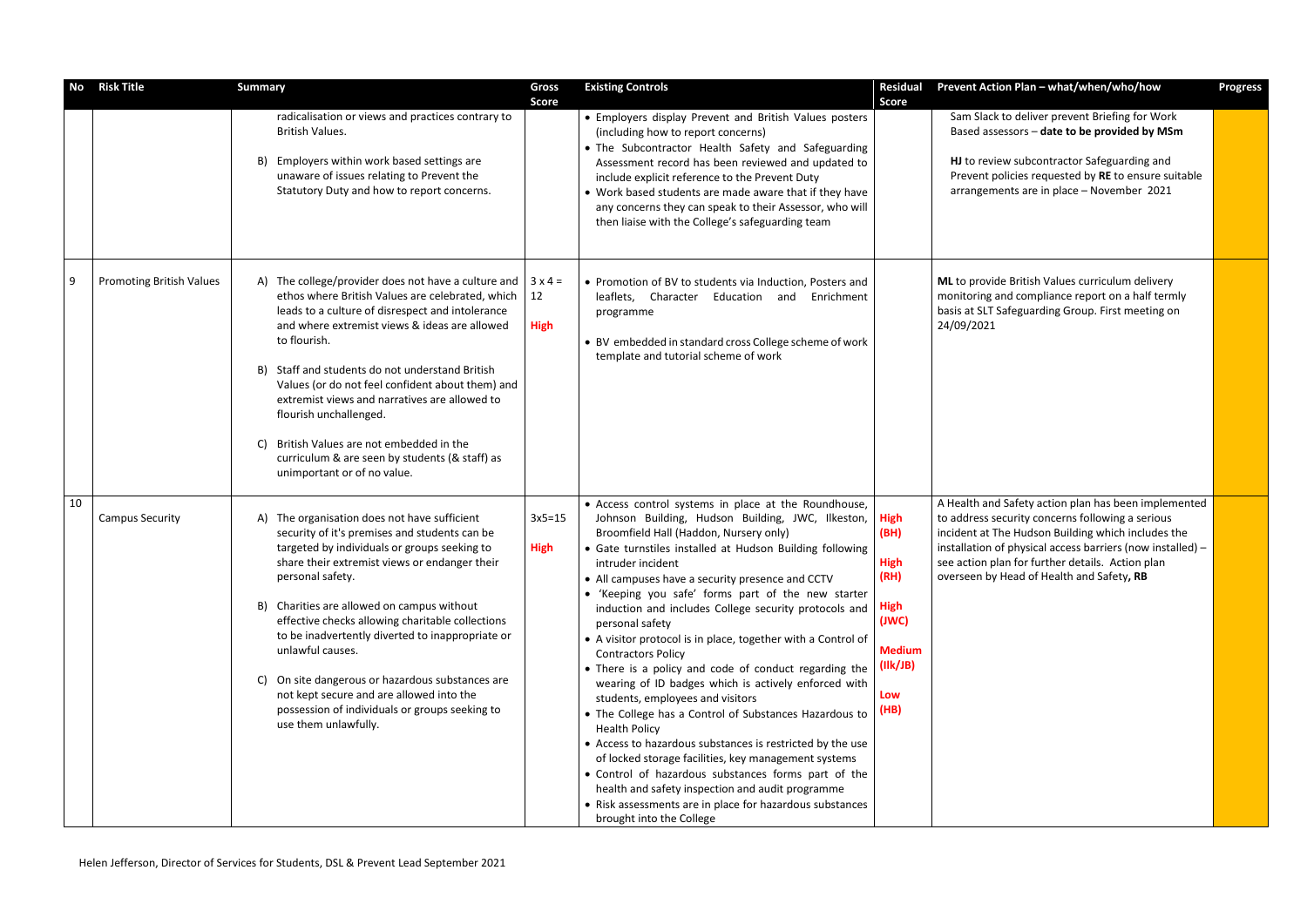| <b>No</b> | <b>Risk Title</b>                       | <b>Summary</b>                                                                                                                                                                                                                                                                                                                                                                                                                                                                                           | Gross                            | <b>Existing Controls</b>                                                                                                                                                                                                                                                                                                                                                                                                                                                                                                                                                                                                                                                                                                                                                                                                                                                                                                                                                                                                                                                                                                                                                                                                                                                                                                                                                                                                                                                                                                                                                                                                                                                                                                           | <b>Residual</b>                   | <b>Prevent Ac</b>                                                                                                                    |
|-----------|-----------------------------------------|----------------------------------------------------------------------------------------------------------------------------------------------------------------------------------------------------------------------------------------------------------------------------------------------------------------------------------------------------------------------------------------------------------------------------------------------------------------------------------------------------------|----------------------------------|------------------------------------------------------------------------------------------------------------------------------------------------------------------------------------------------------------------------------------------------------------------------------------------------------------------------------------------------------------------------------------------------------------------------------------------------------------------------------------------------------------------------------------------------------------------------------------------------------------------------------------------------------------------------------------------------------------------------------------------------------------------------------------------------------------------------------------------------------------------------------------------------------------------------------------------------------------------------------------------------------------------------------------------------------------------------------------------------------------------------------------------------------------------------------------------------------------------------------------------------------------------------------------------------------------------------------------------------------------------------------------------------------------------------------------------------------------------------------------------------------------------------------------------------------------------------------------------------------------------------------------------------------------------------------------------------------------------------------------|-----------------------------------|--------------------------------------------------------------------------------------------------------------------------------------|
|           |                                         |                                                                                                                                                                                                                                                                                                                                                                                                                                                                                                          | <b>Score</b>                     |                                                                                                                                                                                                                                                                                                                                                                                                                                                                                                                                                                                                                                                                                                                                                                                                                                                                                                                                                                                                                                                                                                                                                                                                                                                                                                                                                                                                                                                                                                                                                                                                                                                                                                                                    | <b>Score</b>                      |                                                                                                                                      |
|           |                                         |                                                                                                                                                                                                                                                                                                                                                                                                                                                                                                          |                                  | • DCG has a COSHH database which details quantities of<br>chemicals held within the College<br>• The display of leaflets and posters are regulated by the<br>Campus Operations Management team<br>• Safeguarding protocols are implemented where off<br>campus activities are identified as a risk to students or<br>employees<br>• Any work involving charities is overseen by College<br>employees<br>• Charities are subject to external speaker/risk<br>assessment process.<br>• SU promotes safer funding<br>• Meet and Greet/Positive Behaviour Rota established                                                                                                                                                                                                                                                                                                                                                                                                                                                                                                                                                                                                                                                                                                                                                                                                                                                                                                                                                                                                                                                                                                                                                             |                                   |                                                                                                                                      |
|           |                                         |                                                                                                                                                                                                                                                                                                                                                                                                                                                                                                          |                                  | which supports security on campus.                                                                                                                                                                                                                                                                                                                                                                                                                                                                                                                                                                                                                                                                                                                                                                                                                                                                                                                                                                                                                                                                                                                                                                                                                                                                                                                                                                                                                                                                                                                                                                                                                                                                                                 |                                   |                                                                                                                                      |
| 11.       | <b>National Terrorism Risk</b><br>Level | a) The organisation does not have access to<br>terrorism & extremism risk information in each<br>in order to understand the level of risk from<br>either nationally or locally & is therefore unable<br>to carry out an effective risk action or put in<br>place mitigating actions.<br>The organisation does not how to respond<br>b)<br>effectively to changing risk level (either in<br>response to national or local events) to ensure<br>that the risk assessment/action plan remains<br>effective. | $4 \times 5 = 20$<br><b>High</b> | The Principal/CEO has been briefed on the way in<br>$\bullet$<br>which the risk from terrorism is assessed & the<br>current risk level via the DfE Regional Prevent<br>Coordinator & also through local Police Prevent<br>team.<br>The Police CTLP or other suitable in-person briefing<br>$\bullet$<br>or document is shared with the<br>organisation/summarised & shared.<br>The Prevent Lead attends Prevent Network meetings<br>$\bullet$<br>to receive briefings & discussion with sector<br>colleagues.<br>The organisation has a process/policy in place that<br>$\bullet$<br>ensures that the Prevent risk assessment/action plan<br>is reviewed at suitable intervals, a process which is<br>facilitated by briefing & support from the DfE<br>Regional Prevent Coordinator.<br>HJ is a member of the Derby City/Derbyshire Prevent<br>Steering Group and feeds into the CTLP and receives<br>regular updates which are disseminated to relevant<br>employees.<br>• A Critical Incident/Business Continuity Plan is in place,<br>which details key personnel with identified roles in the<br>event of an incident occurring, including the role of the<br>Marketing Department vis-à-vis dealing with the media<br>. DCG has strong links with East Midlands Counter<br>Terrorism Team and takes part in desktop/onsite<br>exercises, linking in with key partners in the city<br>• An alert system (Alertus) is in place on all College<br>campuses<br>• The Alertus App has been downloaded onto all College<br>issued mobile phones<br>• Mock terrorist emergency evacuation/invacuation<br>exercises took place on 16 December2016 across all<br>College campuses in order to test the emergency<br>response systems. | $2 \times 4 = 8$<br><b>Medium</b> | <b>Prevent Ris</b><br>Helen Jeffe<br><b>Completed</b><br>Review of P<br>added as st<br>Safeguardi<br>safeguardir<br><b>Completed</b> |

| Prevent Action Plan - what/when/who/how                                                                                                                                                                        | <b>Progress</b> |
|----------------------------------------------------------------------------------------------------------------------------------------------------------------------------------------------------------------|-----------------|
|                                                                                                                                                                                                                |                 |
| Prevent Risk Register and Action plan review with                                                                                                                                                              |                 |
| Helen Jefferson and Sam Slack on 10/09/21<br><b>Completed</b>                                                                                                                                                  |                 |
| Review of Prevent Risk Assessment and Action plan<br>added as standard agenda item on half termly SLT<br>Safeguarding Group Meeting (which includes<br>safeguarding link governor and CEO)<br><b>Completed</b> |                 |
|                                                                                                                                                                                                                |                 |